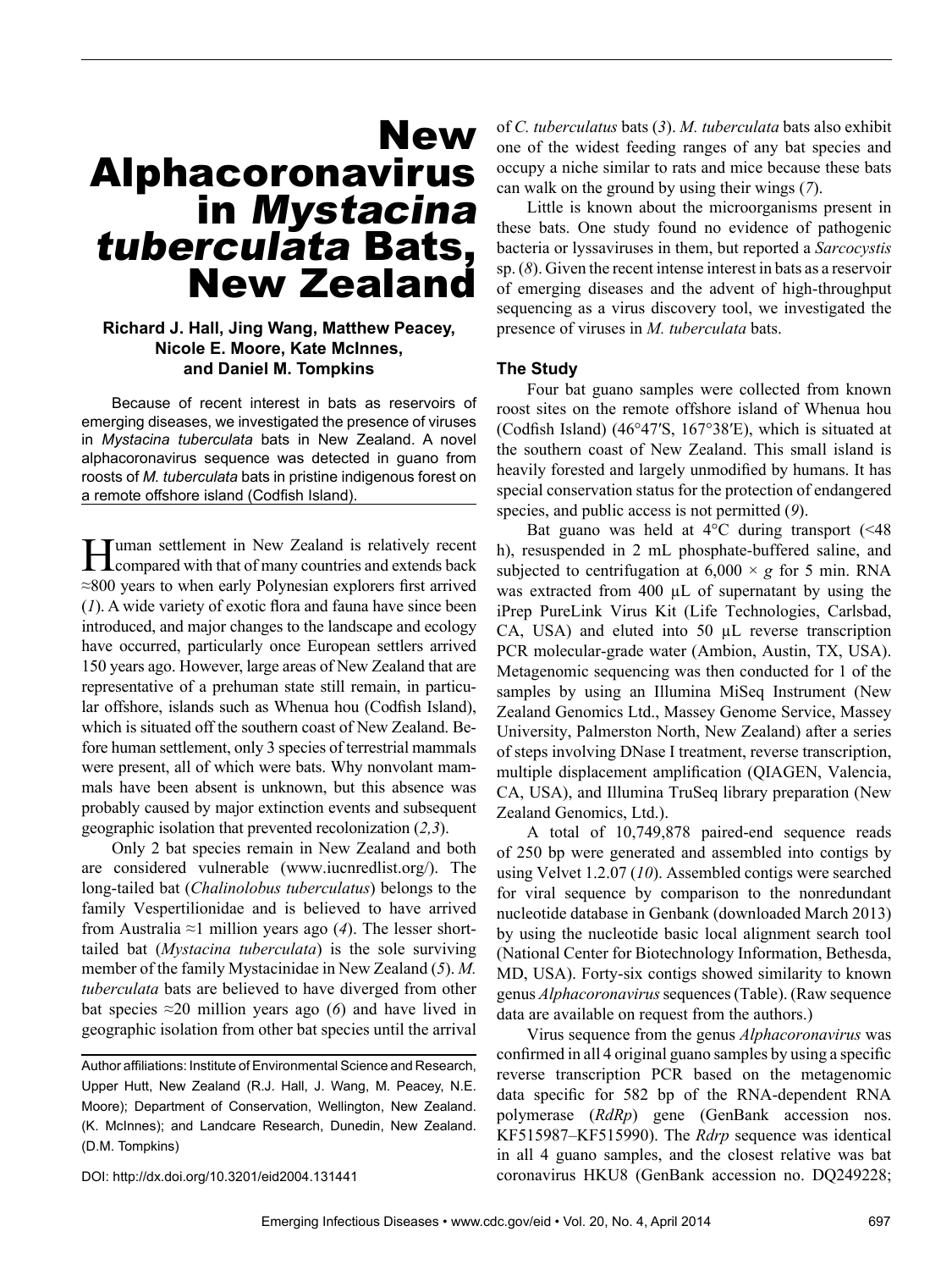# **DISPATCHES**

|                                                       |                      |                          | Highest scoring BLASTn hit recorded against<br>alphacoronaviruses |                          |
|-------------------------------------------------------|----------------------|--------------------------|-------------------------------------------------------------------|--------------------------|
|                                                       | No. contigs matching | Range of contig lengths, |                                                                   |                          |
| Alphacoronavirus gene                                 | alphacoronaviruses   | bp                       | e-value                                                           | Nucleotide identity (%)+ |
| Open reading frame 1ab                                | 33                   | 182-1054                 | $8 \times 10^{-93}$                                               | 581/828 (77)             |
| Spike protein                                         |                      | 580-1629                 | 1 $\times$ 10 <sup>-19</sup>                                      | 362/551 (66)             |
| Matrix                                                |                      | 251-840                  | $2 \times 10^{-99}$                                               | 532/746 (71)             |
| Nucleocapsid                                          |                      | 536-890                  | 6 $\times$ 10 <sup>-6</sup>                                       | 79/109 (72)              |
| *BLASTn, nucleotide basic local alignment search tool |                      |                          |                                                                   |                          |

Table. Summary of BLASTn output for contigs from bat guano that show identity to alphacoronaviruses. New Zealand\*

\*BLASTn, nucleotide basic local alignment search tool

(http://blast.ncbi.nlm.nih.gov/Blast.cgi?PROGRAM=blastn&PAGE\_TYPE=BlastSearch&LINK\_LOC=blasthome).

†No. nucleotides identical between query and database sequence.

79% nt identity, 426/542). Phylogenetic analysis was performed for *Rdrp* (Figure 1) and for the spike protein, as derived from metagenomic data (GenBank accession no. KF575176) (Figure 2). We propose that these data support identification of a new alphacoronavirus, which has been designated as *Mystacina* bat CoV/New Zealand/2013.



## **Conclusions**

The discovery of unknown coronaviruses provides information for a model of coronavirus evolution (*11*) and contributes to understanding the process of disease emergence, as in detection of Middle East respiratory syndrome coronavirus (*12*). The alphacoronavirus

> Figure 1. Phylogenetic tree showing genetic relatedness of RNA-dependent RNA polymerase amino acid sequences for *Mystacina* sp. bat coronavirus (CoV)/ New Zealand/2013 (shown in boldface) with those of known coronaviruses. Evolutionary history was inferred for 183 informative amino acid sites by using the maximum-likelihood method based on the Whilan and Goldman model with gamma distribution in MEGA 5.05 software (www.megasoftware. net). Bootstrap values are calculated from 1,000 trees (only bootstrap values >50% are shown). Scale bar indicates nucleotide substitutions per site. TGEV, transmissible gastroenteritis CoV; PRCV, porcine respiratory CoV; SARS, severe acute respiratory syndrome.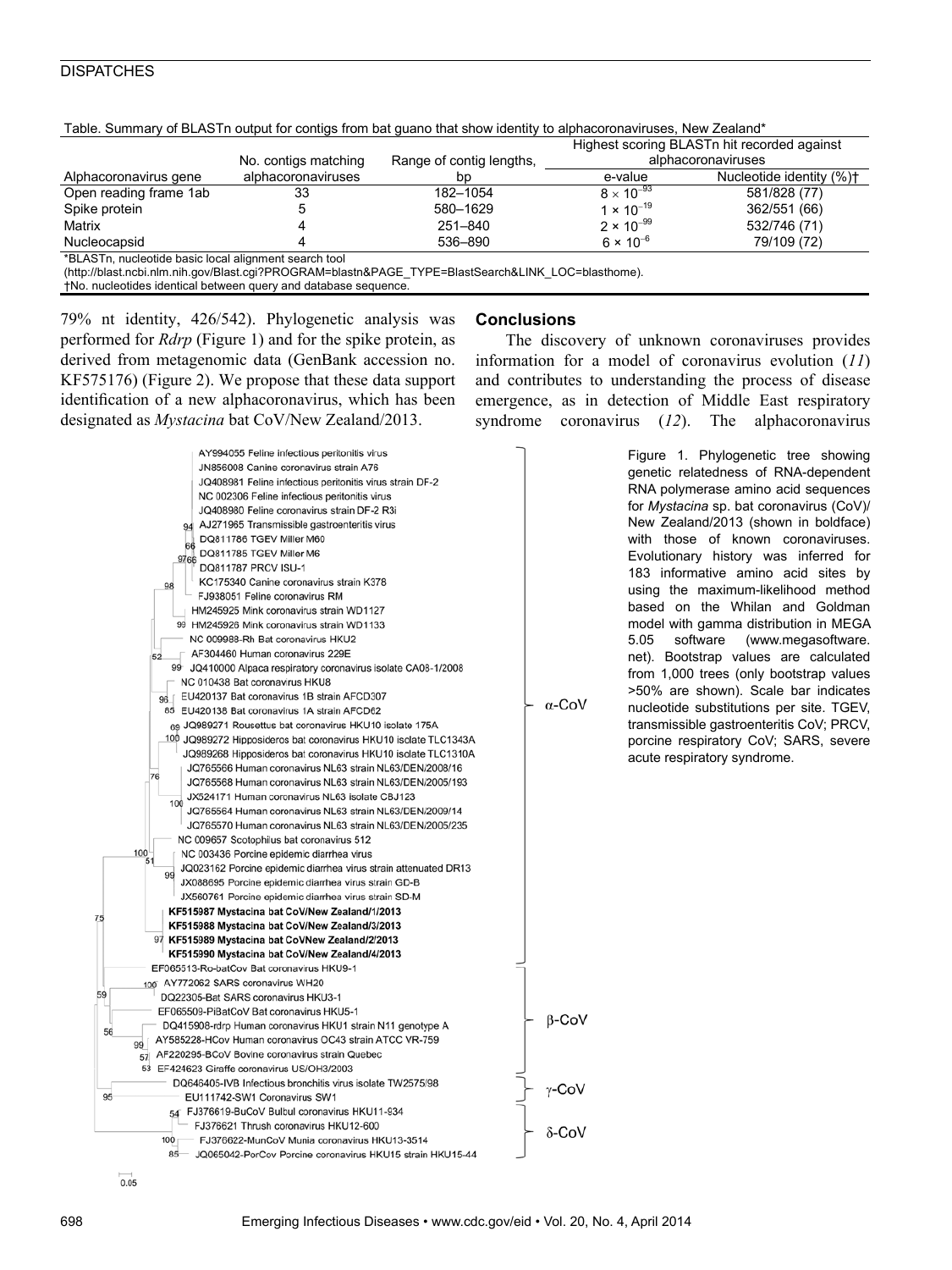

identified in this study from *M. tuberculata* bat guano is unique in respect to the extreme geographic and evolutionary isolation of the host bat species, which along with *C. tuberculatus* bats, has been separated from all other mammalian species for  $\approx$ 1 million years.

The current estimate for a common ancestor for all coronaviruses is 8,100 bce (*13*). To be consistent with this estimate, *Mystacina* bat coronavirus would need to have been introduced to bats on Whenua hou within the past 800 years since humans first arrived on this island (given that the island had no other mammals before this time) (*11*) or is extant to modern alphacoronavirus phylogenetic radiation (genesis and expansion). Apart from humans, only 2 other terrestrial mammals have ever inhabited Whenua hou: the brushtail possum (*Trichosurus vulpecula*) and

the Polynesian rat (*Rattus exulans*), both of which were eliminated from the island in the late 1980s (*11*); neither mammal has been reported as a host of alphacoronaviruses. Members of the genus *Alphacoronavirus* infect only mammals. Thus, an avian origin for this virus is unlikely.

An alternative theory of an ancient origin for all coronaviruses has recently been proposed that involves an alternative evolutionary molecular clock analysis, which places the most recent common ancestor many millions of years ago (*14*). The discovery of *Mystacina* bat CoV/New Zealand/2013 virus could lend support to such a theory; despite potentially millions of years of isolation, it has diverged relatively little from other extant alphacoronaviruses, as shown by the close relationship of the *Rdrp* and spike protein genes to those of other extant